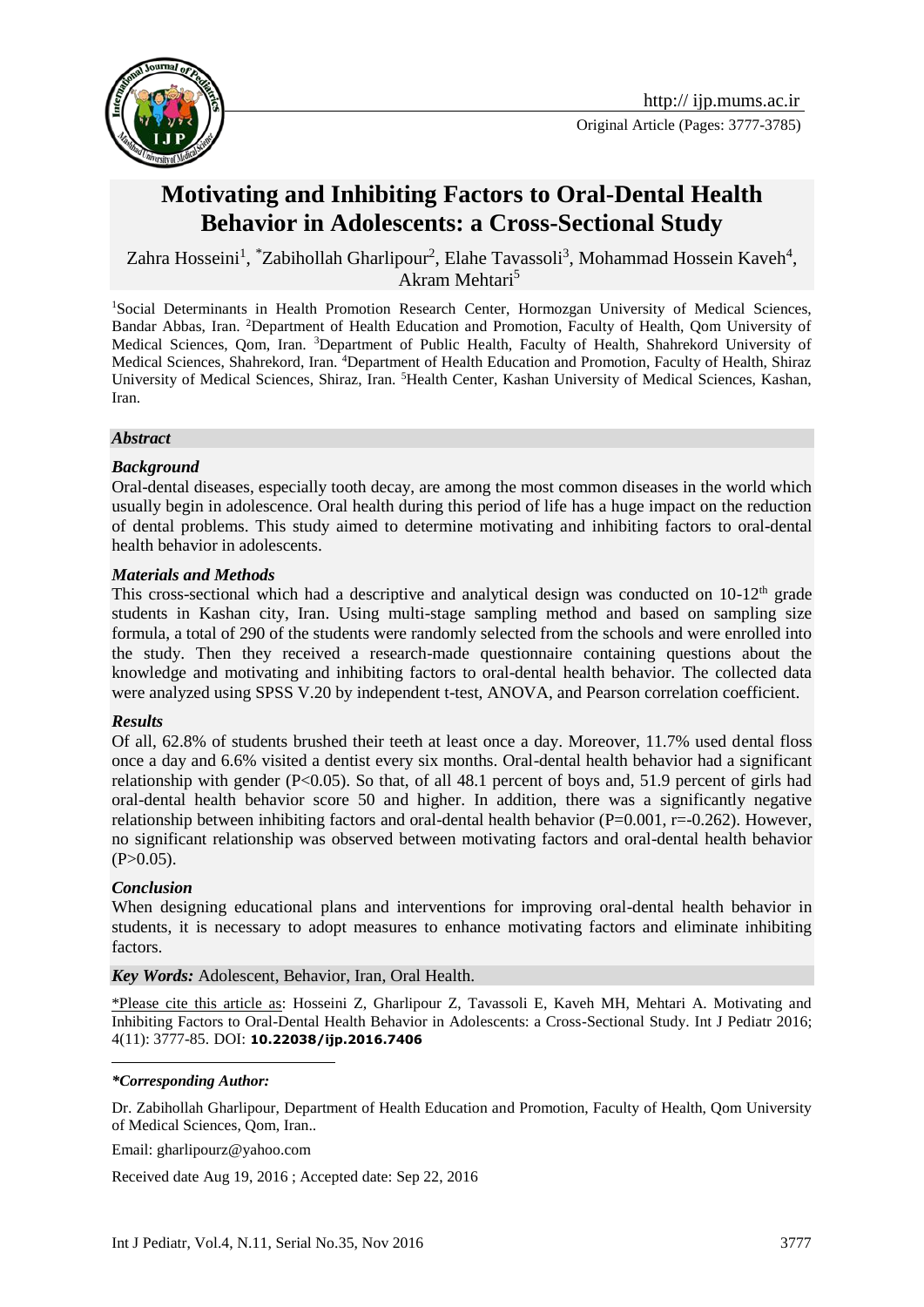# **1- INTRODUCTION**

 The World Health Organization (WHO) considered the oral-dental health essential for a healthy life (1). Also, oral health has some impacts on health such as quality of life (2). So that, the oral-dental health in providing and promotion of public health is considered extensively, insofar as nowadays, it is known as one important slogan of the  $21<sup>st</sup>$  century (3).

The prevalence and severity of dental caries in the last 20 years in developing countries, including Iran, have shown a significant increase (4). Given the obvious impact of oral health on physical and mental health of individuals, and since these diseases can be controlled, numerous behaviors have been recommended to prevent these diseases; among these measures we may note the followings: the extensive use of fluoride in various forms, brushing correctly and regularly, use of dental floss, changing health habits, and reducing the consumption of sugary foods (5). Among the mentioned measures, mechanical methods such as brushing and flossing are among the most important and easiest ways to reduce the incidence of dental plaque; they are also considered as the most important factors to maintain oral health (6). One of the oral health goals of the WHO is to lower the Decayed, Missing, Filled Teeth (DMFT) Index, so that it become less than one (7, 8).

According to studies conducted in the Eastern Mediterranean countries, Lebanon had the highest score in DMFT index (5.7) while Pakistan had the lowest score in DMFT index (0.9). Shooriabi et al. showed that the average of DMFT indicator in the patient group was  $4.94 \pm 1.5$  and in healthy group was  $5.8\pm2.04$  (9). Without knowledge on views of people about oral health, is not possible to design proper educational plans. Educational planning is particularly focused on children's and adolescents' views and attitudes toward oral-dental health. Adolescents' attitudes

and beliefs are directly related to oral health. This means that adolescents' positive attitude and beliefs toward oraldental health could result in operational behavior about oral health (10). The possibility of adopting health behaviors is influenced by several factors such as: demographic characteristics (age, gender, race), psychosocial factors (personal characteristics, social class, peer groups), and structural factors (information about the disease). The triggers (motivating factors) are the factors that may provoke the adoption of the health measures; they may include either the symptoms of internal diseases, or other factors such as media advertising, physicians' recommendations, or illness or death of a relative due to health problems. Therefore, health care providers need to impress people's reminders to improve their health (11). The adoption of health behaviors depends on an individual's assessment of motivating and inhibiting factors a specific health behavior. The motivating factors for health behavior include behaviors that have an impact on the prevention of a disease or reduction of the severity and complication of a disease; the adoption of health behaviors has one or more economic, social, cultural, and family benefit for an individual's health. On the contrary, the inhibiting factors include physical, psychological, or financial factors that act as a barrier to the health behavior (12, 13).

In a study conducted by Walker, having a beautiful appearance and a desire to please others through brushing teeth (without a reminder), were identified as the factors motivating oral-dental health. In contrast, lack of information or poor knowledge of people about the importance of oral health, lack of institutionalized habits such as brushing and flossing, high costs of dental services, fear of needles, and lack of time were introduced as the inhibiting factors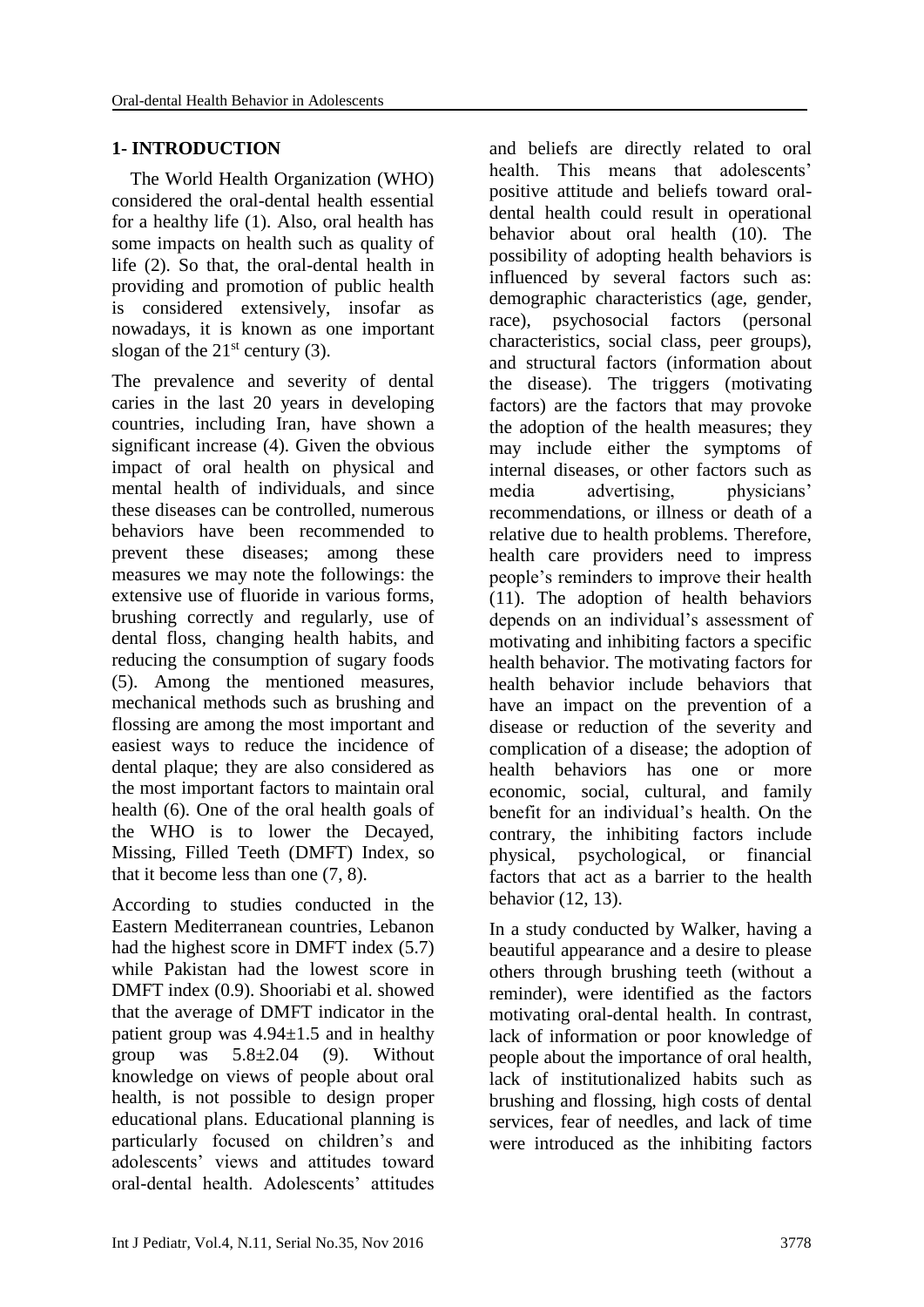the adoption of oral-dental health behaviors (14).

Although several studies has been about the prevalence of dental caries throughout the world (15-17), but few studies have examined the motivating factors for oraldental health behavior (12). Respecting to, the importance of oral health for a healthy life and considering the high prevalence of oral and dental diseases in Iran, the need for the present study was felt. Therefore, the aim of this study was to examine motivating and inhibiting factors to oraldental health behavior in adolescents.

## **2- MATERIALS AND METHODS**

#### **2-1. Study Design and Population**

 This descriptive- analytical study was conducted on students in Kashan city (**Figure.1**), Isfahan province, Iran. The study population including  $10-12<sup>th</sup>$  grade students.



**Fig.1**: The location of Kashan city, Iran

## **2-2. Methods**

Using multi-stage sampling method and according to a related study (18), with d=0.06, p=0.65 and confidence interval (CI) 95% by using the formula, sample size was calculated as 290 students (including probability 20% sample loss). Since the Kashan city has one area of education. According to, four public schools (two girl schools and two boy schools) were selected via stratified sampling. Then, from each school were selected three classes in  $10-12^{th}$  grade by random sampling. Finally, from each class were selected 25-30 students using the attendance forms.

$$
m = \frac{Z_{1-\frac{\alpha}{2}}^2 [P(1-P)]}{d^2}
$$

$$
n = 1.962 \times (.65 \times .35) / (0.06)^2
$$

## **2-3. Measuring tools**

A research-made questionnaire used for data collection, including seven questions about demographic and background data (age, gender, mother's educational level, father's educational level, mother's job, father's job, and family income level), 12 multiple choice questions about knowledge of oral-dental health status, seven questions about factors motivating oraldental health behaviors, 10 questions about factors inhibiting oral-dental health behaviors, and five questions about general oral-dental health behaviors. The selected schools were visited to collect the required data from the students. For the questions about the knowledge, correct option was scored one and the wrong option was scored zero. The questions about the motivating and inhibiting factors were Likert-scale type and were scored from 1 to 5 (indicating totally agree to totally disagree). The option "totally agree" was scored 5, "agree" was scored 4, "no idea" was scored 3, "disagree" was scored 2, and "totally disagree" was scored 1.

The questions about oral-dental health behavior were multiple-choice questions, in which the best healthy behaviors received the highest scores while the lack of healthy behavior or the presence of unhealthy behaviors received a score of zero. The reliability of the questions was confirmed using a pilot study on 30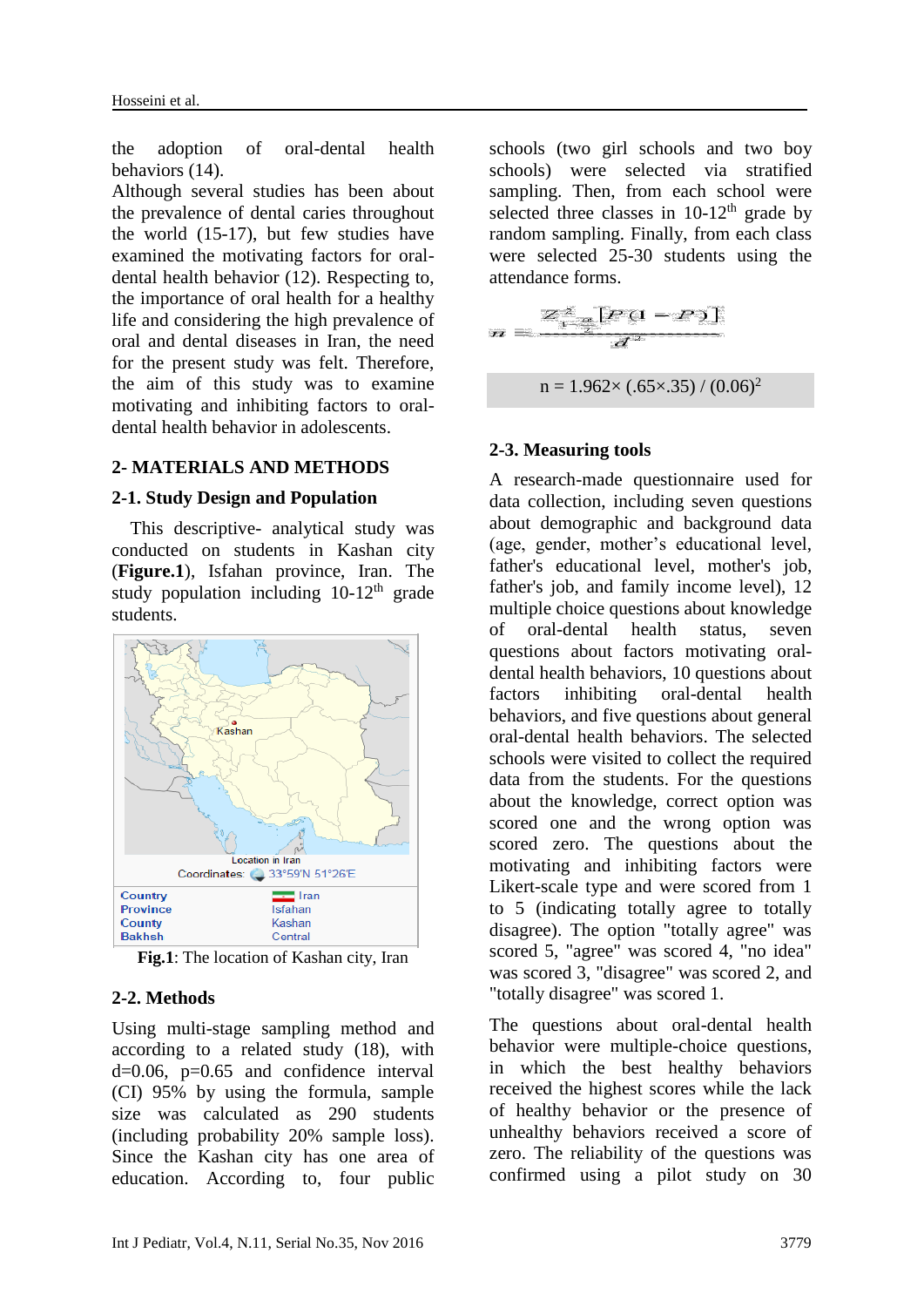subjects who were selected from the study population. Accordingly, Cronbach's alpha was 0.85 for the question about knowledge, 0.88 for the questions about motivating factors, 0.82 for the questions about inhibiting factors, and 0.80 for the questions about oral-dental health behaviors. To evaluate the validity of the questionnaire, it was presented to five health education specialists and dentists, and based on their views and comments, the necessary modifications were made.

# **2-4. Inclusion criteria**

The inclusion criteria were consisted of being 10-12th grade students and being satisfied to participate in the study.

# **2-5. Exclusion criteria**

The exclusion criteria was just partial completing of the questionnaire and Unwillingness to participate in current study.

# **2-6. Ethical considerations**

Before completing the questionnaire, the aim of the study was presented for the participants and the informed consent was obtained from them. Also, writing the name and family name was not required for students.

# **2-7. Data analyses**

Data were analyzed by SPSS statistical software version 20 using independent ttest for relationship between gender with oral-dental health behavior, ANOVA for relationship between parent's educational level, parent's job, family income level with oral-dental health behavior, and Pearson correlation coefficient for relationship between knowledge, motivating factors, inhibiting factors with oral-dental health behavior.

# **3- RESULTS**

 The mean age of the participants was  $16.42 \pm 0.90$  years. Of the 290 students, 50% were boy and 50% were girl. According to the results of this study, 7.2% of students did not brush their teeth at all, 62.8% brushed once a day, and 30% brushed more than once a day. In addition, 27.6% of the samples had not used dental floss at all, and 11.7% used floss once a day. Moreover, 55.9% of students visited a dentist only when suffered a pain, and 6.6% visited a dentist every six months.

The results of this study showed no significant relationship between students' age and the mean score of oral-dental health behavior (P>0.05). As shown in **Table.1**, there was a statistically significant difference between gender and mean score of oral-dental health behavior, so that the mean score of oral-dental health behavior was higher in girls than in boys  $(P = 0.007)$ . Nevertheless, the mean score of oral-dental health behavior had no statistically significant relationship with some other variables such as parents' educational level, parents' job, and family income level  $(P>0.05)$ .

**Figure.1**, the difference between knowledge, motivating factors, inhabiting factors and oral-dental health behavior shows in the boy and girl students.

As shown in **Table.2**, the mean score of knowledge was less than the average, while the mean scores of motivating factors and oral-dental health behavior were high. **Table.3** presents the relationship between knowledge, motivating factors, inhabiting factors, and oral-dental health behavior. Based on the results of Pearson correlation test, oraldental health behavior had no statistically significant relationship with knowledge  $(P = 0121, r = 0.091)$  and motivating factors (P =  $0.315$ , r = 0.059). However, there was a statistically significant negative relationship between inhibiting factors and oral-dental health behavior (P  $= 0.001$ ,  $r = -0.262$ ), so that with increasing score of the inhibiting factors, the score of oral-dental health behavior decreased.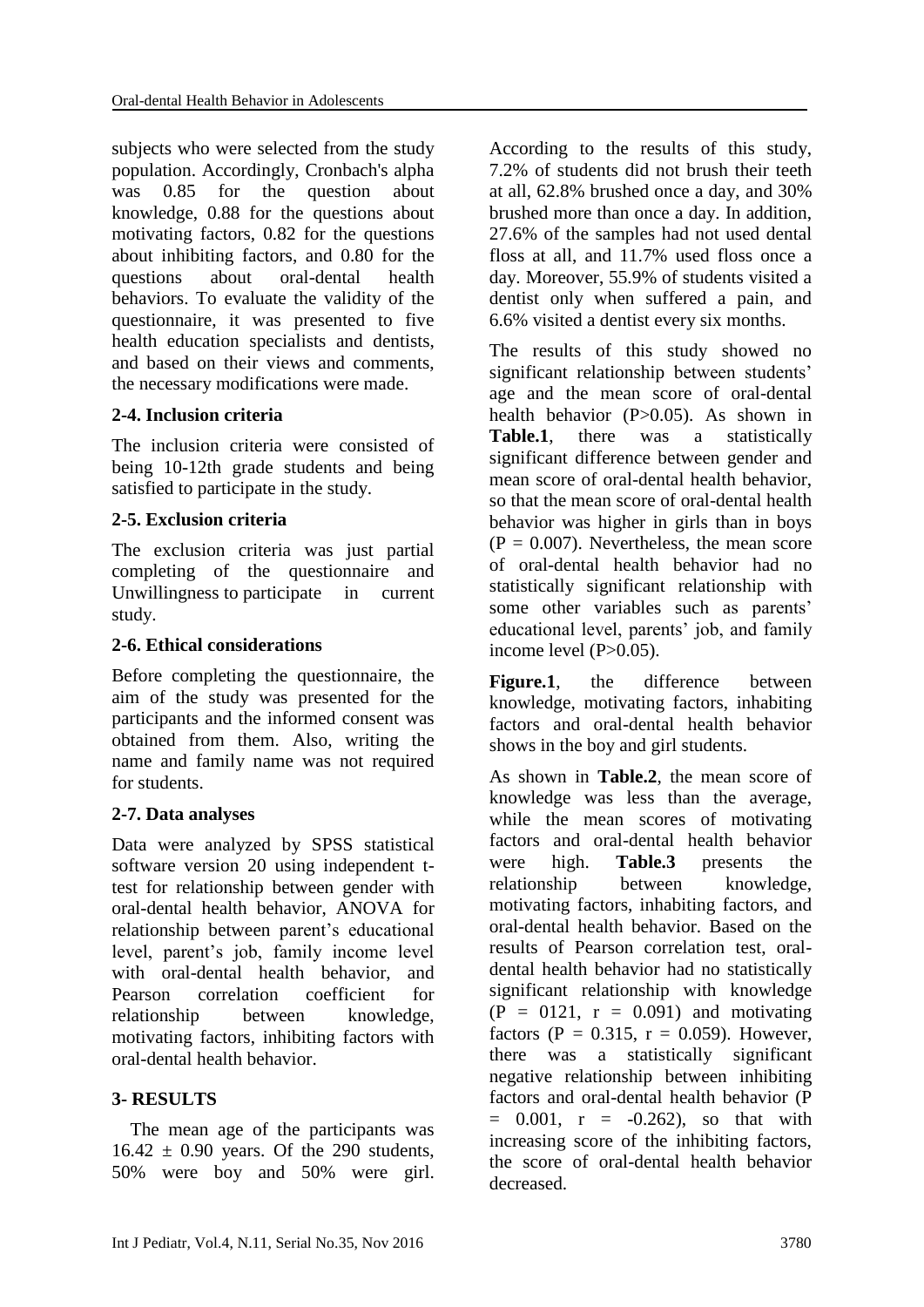| Variables                  | Oral-dental health behavior score |                   | P-value                 |  |
|----------------------------|-----------------------------------|-------------------|-------------------------|--|
| Gender                     | Female                            | $85.51 \pm 20.61$ |                         |  |
|                            | Male                              | $77.93 \pm 26.74$ | $P = 0.007$ , t = -2.7  |  |
|                            | Illiterate                        | $83.63 \pm 23.35$ |                         |  |
|                            | Primary school                    | $77.91 \pm 26.45$ |                         |  |
| Father's educational level | High school                       | $80.30 \pm 26.57$ | $P = 0.89$ , $f = 0.47$ |  |
|                            | Diploma                           | $84.67 \pm 21.02$ |                         |  |
|                            | Collegiate                        | $82.00 \pm 23.88$ |                         |  |
|                            | Illiterate                        | $85.88 \pm 23.19$ |                         |  |
| Mother's educational level | Primary school                    | $79.44 \pm 25.88$ |                         |  |
|                            | High school                       | $83.60 \pm 22.65$ | $P = 0.75$ , $f = 0.47$ |  |
|                            | Diploma                           | $82.25 \pm 24.02$ |                         |  |
|                            | Unemployed                        | $86.66 \pm 32.65$ |                         |  |
|                            | Self-employed                     | $80.77 \pm 23.91$ |                         |  |
|                            | Worker                            | $77.91 \pm 26.99$ |                         |  |
| Father's job               | Employed                          | $84.40 \pm 22.29$ |                         |  |
|                            | Farmer                            | $88.88 \pm 10.54$ | $P = 0.45$ , $f = 0.96$ |  |
|                            | Retired                           | $84.84 \pm 22.92$ |                         |  |
|                            | Other                             | $78.18 \pm 23.01$ |                         |  |
| Mother's job               | Housewife                         | $82.01 \pm 24.30$ |                         |  |
|                            | Employed                          | $76.66 \pm 23.86$ |                         |  |
|                            | Retired                           | $90.00 \pm 14.14$ | $P = 0.79$ , $f = 0.34$ |  |
|                            | Other                             | $7.50 \pm 22.51$  |                         |  |
| Family income level        | High                              | $83.37 \pm 22.80$ |                         |  |
|                            | Mediate                           | $80.55 \pm 24.89$ | $P = 0.55$ , $f = 0.58$ |  |
|                            | Low                               | $84.37 \pm 23.13$ |                         |  |

 **Table-1**: The relationship between oral-dental health behavior and demographic variables in Participating students



**Fig.1**: The comparison of knowledge, motivating factors, inhibiting factors and oral dental health behavior score in participating students (scores reported in percent)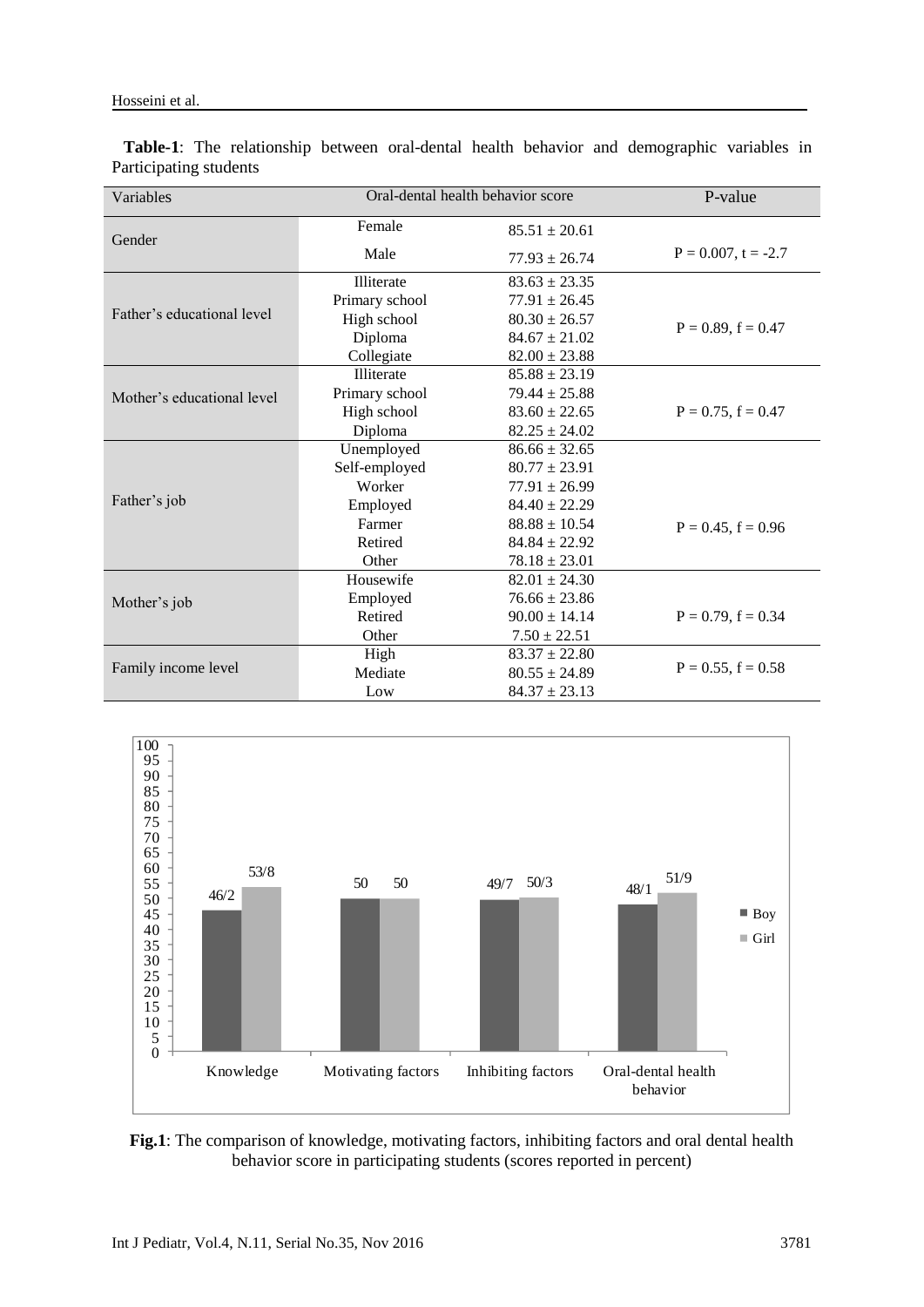| Table 2: Mean and SD of knowledge, motivating factors, inhabiting factors, and oral-dental health |  |  |
|---------------------------------------------------------------------------------------------------|--|--|
| behavior in participating students                                                                |  |  |

| Variables                   | $Mean*$ | $SD*$ |
|-----------------------------|---------|-------|
| knowledge                   | 47.15   | 13.21 |
| Motivating factors          | 81.69   | 10.48 |
| Inhabiting factors          | 53.61   | 11.71 |
| Oral-dental health behavior | 81.72   | 24.13 |

SD: Standard deviation; \* Scores are calculated on a 100 point scale.

**Table-3**: The relationship between knowledge, motivating factors, inhibiting factors, and oral-dental health behavior in participating students

| Variables          | knowledge                   | motivating factors           | inhibiting factors | oral-dental health<br>behavior |
|--------------------|-----------------------------|------------------------------|--------------------|--------------------------------|
| Knowledge          |                             |                              |                    |                                |
| Motivating factors | $p = 0.0001$<br>$r = 0.191$ |                              |                    |                                |
| Inhabiting factors | $p = 0.068$<br>$r = 0.108$  | $p = 0.010$ ,<br>$r = 0.153$ |                    |                                |
| Oral-Dental health | $p = 0.121$                 | $p = 0.315$                  | $p = 0.001$        |                                |
| behavior           | $r = 0.091$                 | $r = 0.059$                  | $r = -0.262$       |                                |

#### **4- DISCUSSION**

 The current study, gender differences had a significant relationship in the adoption of oral-dental health behaviors. So, oral-dental health behavior score was higher in female students than the male students. Our finding is consistent with the results of Zare et al.'s study (19).

In addition, Bahmanpour et al. conducted a study to determine factors associated with oral-dental health behaviors among high school students in Marivan- Iran based on Pender's Health Promotion Model. The results of their study showed a significant difference between genders and the oraldental health behaviors (20). In Hazavehei et al.'s study, there was a significant difference between boys and girls in terms of dental plaques and DMFT indices; however no statistically significant difference was observed between the two genders in terms of oral-dental health behaviors (21). Probably the observed difference is due to the fact that women and girls are more sensitive to health issues and they also consider oral health as a factor enhancing the beauty and improving the appearance. In this study 62.8% of the students brushed at least once a day which represented a relatively favorable status of tooth brushing behavior in students. In Zare et al.'s study, 95.7% of the subjects brushed at least once a day (19), while in Mazlomi Mahmodabad and Rohani Tonekaboni it was 65.5% (18). Taking into consideration the results obtained by different studies, it can be concluded that the incidence of tooth decay and oral diseases is higher in Iranian students and the use of interdental cleaners is low (22). Therefore, it is necessary to utilize training programs to promote oraldental health behaviors (brushing and flossing), both quantitatively and qualitatively. The current study, 11.7% of the students used dental floss once a day. According to the results of Hazavehei et al.'s study, 18.35% of students used dental floss (21). In Karami et al.'s study, 51.7% of fifth grade students used dental floss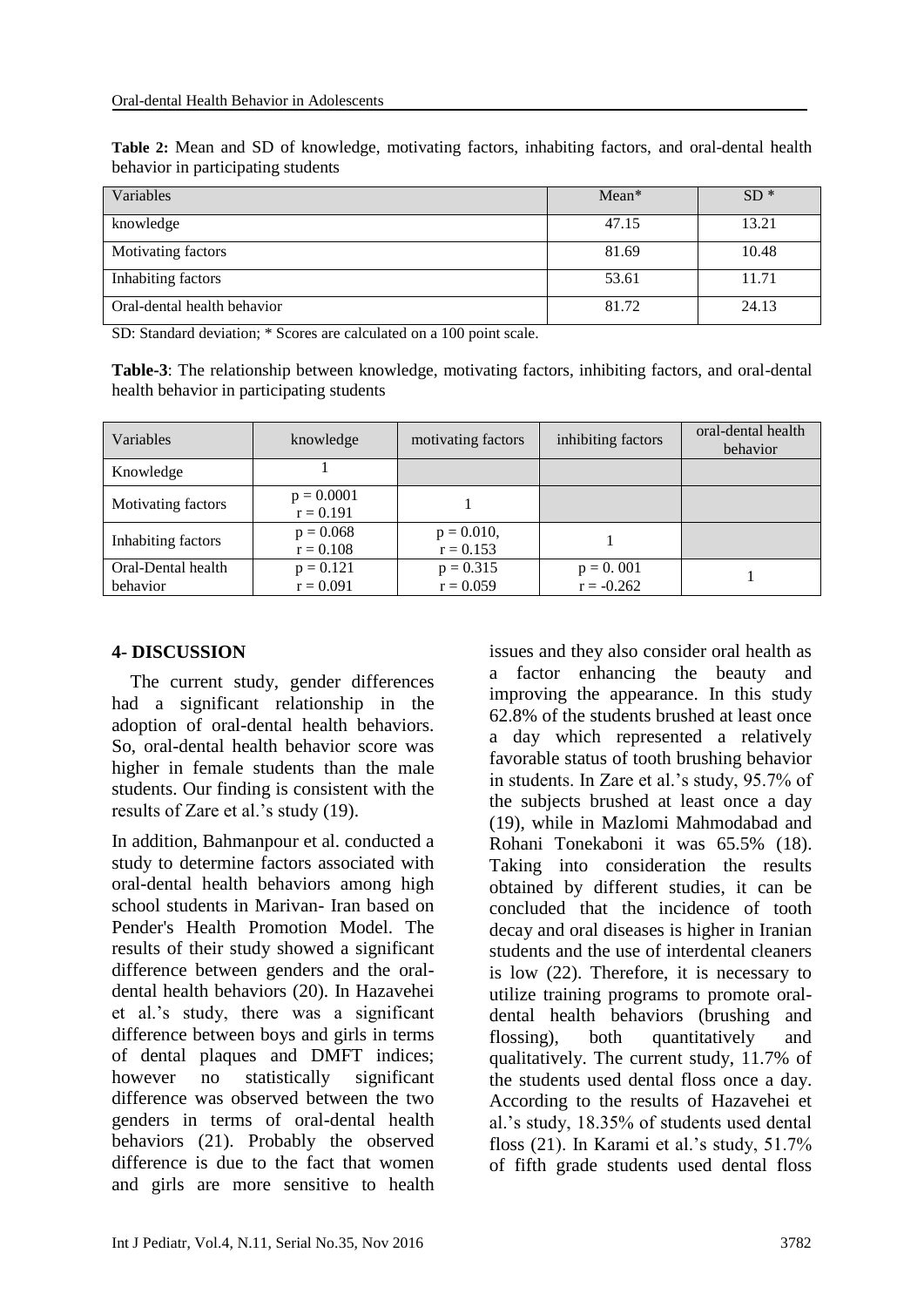(23). In addition, according to the results of a study by Alkurt and Peker in Turkey, 32.1% of university students used dental floss (24). Ostberg conducted a study on Swedish adolescents, and the results showed that 52% of the studied adolescents used dental floss (25). The use of dental floss helps to remove dental plaques in interdental areas; individuals who do not use floss are more likely to develop gum diseases. Perhaps the infrequent use of dental floss among students is due to the lack of students' knowledge and knowledge and the shortage of adequate trainings about the important role of this behavior in oral health. In this study, 6.6% of the students visited a dentist every six months. Emami Moghadam et al.'s study reported that 87.5% of those surveyed had not visited a dentist for examination (26).

In addition, in the study by Mazlomi Mahmodabad and Rohani Tonekaboni, only 11.1% of students visited a dentist once every six months (18). The low frequency of students' visits to dentists could be due to people's interpretations of health, because people visit a dentist only when they experience a tooth pain. It seems that there is no effective training in schools about the importance of flossing and regular visits to the dentist and students have not yet fully understand the benefits of these types of behavior.

In the present study, there was a significant negative relationship between inhibiting factors and oral-dental health behavior. However, no significant relationship was observed between knowledge and factors motivating oral-dental health behavior. Kaykhaee et al. conducted a study on oraldental health behaviors of female students in Zabol and the results of their study showed a significant correlation between the inhibiting factors and behavior; however, no significant relationship was observed between the benefits and oraldental health behaviors (27). Moreover, Mazlomi Mahmodabad and Rohani Tonekaboni carried out a study to determine the factors associated with oraldental health in female students in high schools of Yazd city. The results of the mentioned study showed a significant reverse relationship between perceived benefits and students' behaviors; on the other hand, no statistically significant relationship was observed between the perceived benefits and oral-dental health behaviors (18). Hazavehei et al. conducted a study entitled the assessment of the status of oral and dental health in grade one junior high school students in Hamadan city. The results of their study showed that knowledge and benefits of oral health had no significant relationship with oral-dental health behaviors. However, a significant relationship was observed between the inhibiting factors and oral-dental health behaviors (21). Also, Charkazi et al. showed that there was a negative relation between oral health behaviors and perceived barriers (28). In this study the mean knowledge score was not satisfactory; apparently, it is due to the lack of appropriate theoretical and practical training in the field of oral health. It might be also attributed to the fact that non-systematic trainings are less effective than school-based education models and theories. Therefore, students need to be educated about oral-dental health. The lack of knowledge is also reported by Hezarehee et al.'s study as well (21). Moreover, the students' knowledge of the inhibiting factors is more effective and stronger than their knowledge of the benefits of oral health and it affects their decisions about adopting oral-dental health behaviors.

# **4-1. Limitations of the study**

As one of the limitations of this study, because of the lack of registered data, it was not possible to use more objective information including DMFT index and the status of the gums. Hence, the officials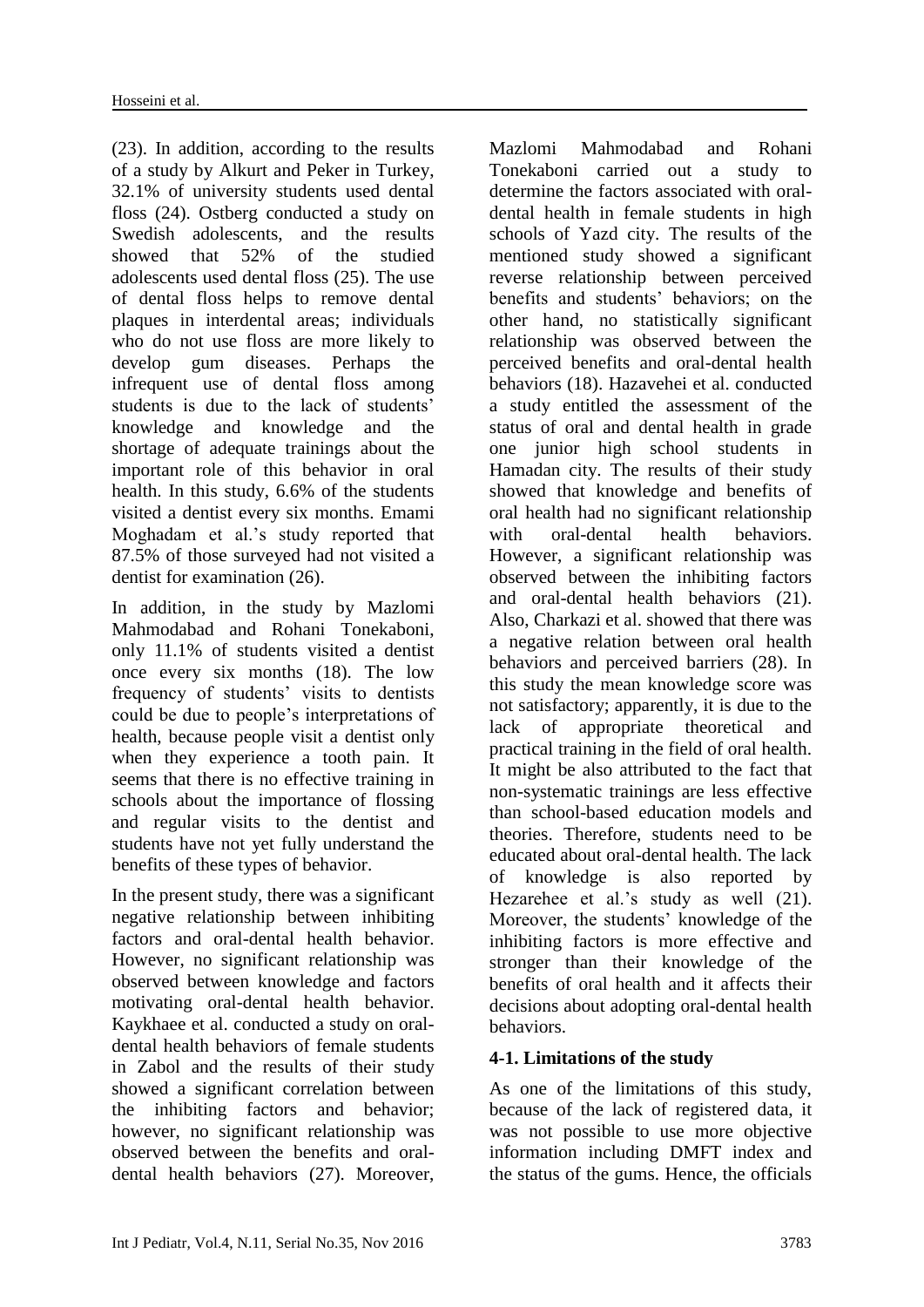and practitioners in this field are recommended to take measures to register the data about the oral health status and indicators including DMFT in health records of students in all levels of education; even a portal can be designed to collect the related data. Moreover, because of the differences in demographic, economic, social, and health conditions which may affect oral health, the findings of this study cannot be generalized to other groups and populations. As a result, it is suggested to conduct further studies on the status of oral health in different population groups in rural areas.

# **5. CONCLUSION**

 According to the results of this study, 62.8% of students brushed once a day, and 30% brushed more than once a day. In addition, 11.7% of students used floss once a day. Moreover, 6.6% of students visited a dentist every six months. Respecting to, there was a significant negative relationship between inhibiting factors and oral dental health behavior, therefore suggests to design and develop group specific interventions for adolescents to eliminate the inhibiting factors, also education toward benefits a regular plan of oral health behavior must be regarded.

## **6- CONFLICT OF INTEREST:** None.

## **7- ACKNOWLEDGMENT**

The authors would like to express their thanks to school administrators, teachers, and all students in Kashan city who helped us to conduct this study.

## **8- REFERENCES**

1. WHO. Oral health, general health and quality of life Bulletin of the World Health Organization. 2005; 83(9):641-720.

2. Keboa M, Madathil S, Nicolau B. Do perceived dental treatment needs reflect objectively measured needs in children? Int J Pediatr. 2016 (in press).

3. Mak K, Day JR. Dental health behaviours among early adolescents in Hong Kong. Int J DentHyg2011;9(2):122-6.

4. Hosseini M, Bekry G, Mozaffari HR, Sadeghi R, Yousefifard M, Rostambeigi M, et al. Effect of educational intervention on oral health behavior based on health belief model in female secondary school students of Paveh in 2011. Educ Res Med Sci 2014; 2(3):2-9.

5. Fallahinejad M, Mirshekar Z, Razavi Sh. Knowledge and attitude toward oral and dental health among Zahedan's guidance school students. J Dent Sch 2006; 24(4): 492-98.

6. Nourbakhsh N, Talebi A, Heidari A. Microbial contamination of toothbrushes. Beheshti Univ Dent J 2005; 23(2): 342-54.

7. Sadeghi M, Bagherian A. DMFT Index and Bilateral Dental Caries Occurrence among 12- Year- old Students in Rafsanjan- 2007. J Rafsanjan Univ Med Sci 2008; 7(4): 267-74.

8. McDonald RE, Avery DR, Dean JA. Dentistry for the child & adolescent.7th ed. New York: Mosby; 2004: 802-7.

9. Shooriabi M, Zareyee A, Gilavand A, Mansoori B, Keykhaei Dehdezi B. Investigating DMFT Indicator and its Correlation with the amount of Serum Ferritin and Hemoglobin in Students with Betathalassemia Major in Ahvaz, South West of Iran. Int J Pediatr. 2016; 4(3): 1519-27.

10. Stokes E, Ashcroft A, Platt MJ. Determining Liverpool adolescents' beliefs and attitudes in relation to oral health. Health Educ Res. 2006; 21(2): 192-205.

11. Torshizi L, Anoosheh M, Ghofranipour F, Ahmadi F, Houshyar-rad A. The Effect of Education Based on Health Belief Model on Preventive Factors of Osteoporosis among Postmenopausal Women. Iran Journal of Nursing. 2009; 22 (59):71-82.

12. Halvari AEM, Halvari H. Motivational Predictors of Change in Oral Health: An Experimental Test of Self-Determination Theory. Motiv Emot 2006; 30: 295–306.

13. Liana ChWH, Phingb TS, Chata ChSh, ShinaBCh, Hakim Baharuddina L, Jalili Che'JalilaZhB. Oral health knowledge practice among secondary school students inattitude